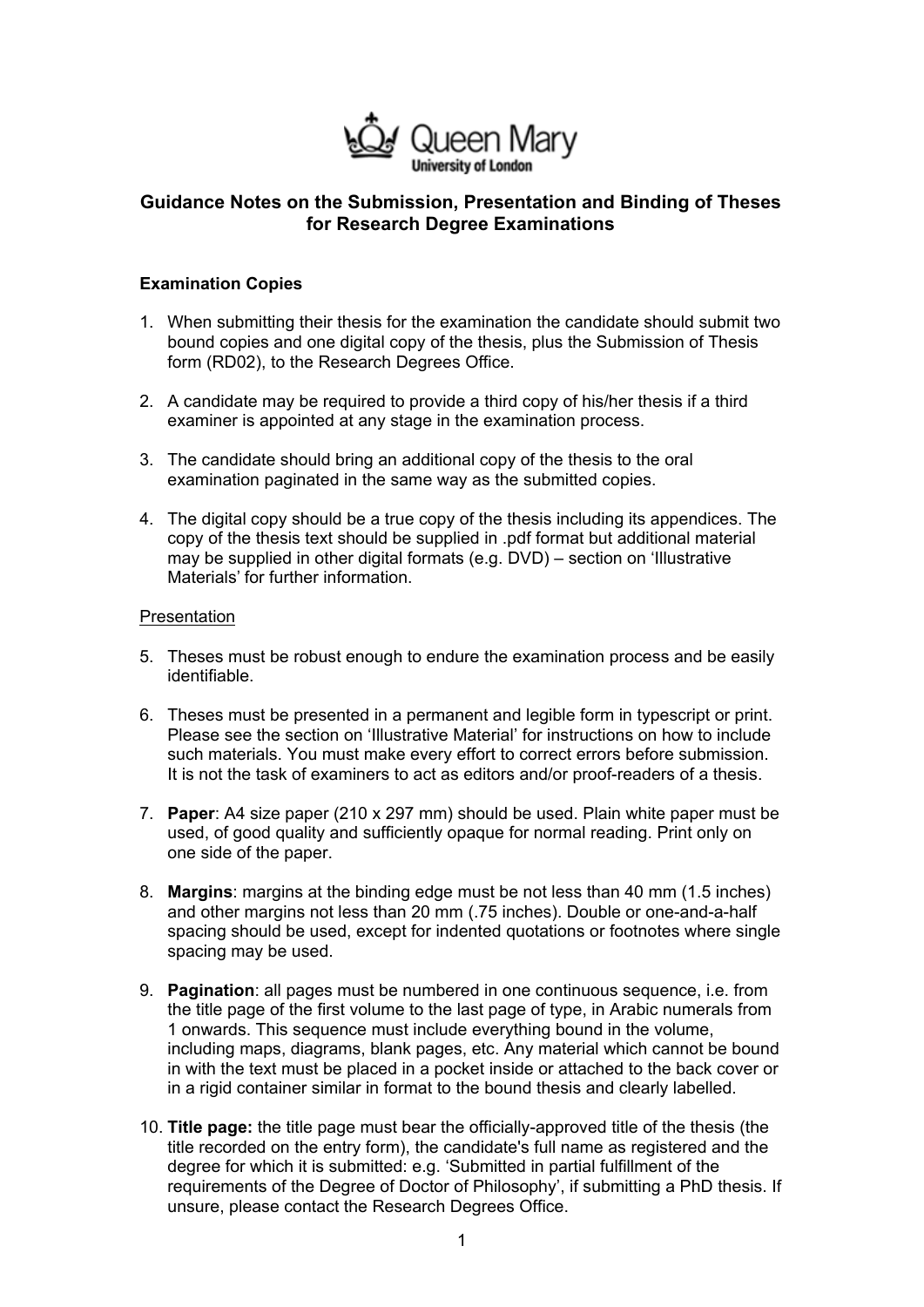- 11. **Statement of originality**: the title page should be followed on a separate page by the statement of originality. The required content and wording of this statement is in appendix A of these guidance notes.
- 12. **Abstract**: the statement of originality should be followed by an abstract consisting of no more than 300 words.
- 13. **Table of contents**: the abstract should be followed by a full table of contents (including any material not bound in) and a list of tables, photographs and any other materials.

#### Illustrative material

14. Illustrative material may be submitted in the following forms:

Audio recordings: on CD Video or other recordings: on DVD

Illustrative materials in other forms may be submitted at the discretion of the Deputy Dean for Research. Enquiries should be made well in advance of the submission of thesis to the Research Degrees Office.

- 15. Photographic and other illustrations should be printed or permanently mounted on A4 size paper and bound in with the thesis. Sticky tape or similar materials should not be used.
- 16. Any material which cannot be bound in with the text must be placed either in a pocket inside or attached to the back cover or in a rigid container similar in format to the bound thesis. If it is separate from the bound volume it must be clearly labeled with the same information as on the title page. Contact the Research Degrees Office with any queries about additional and illustrative materials.
- 17. Each copy of the thesis submitted must be accompanied by a full set of this material.

#### Binding

18. The binding options for examination copies are:

- Two soft-bound copies using 'Morgana' binding (please note: this is also referred to as 'Perfect' binding) with a transparent cover.
- Two soft-bound or hard-bound copies covered in medium blue cloth with Degree, Year and Surname and Initials on the spine in 16 or 18 point letters;
- 19. Spiral- or comb-bound copies are **NOT** acceptable.
- 20. Addresses of some binders are available on the RDO website.

#### **Final Copy**

1. When the examination has been completed the candidate must submit to the Research Degrees Office one digital copy of the final, corrected (if necessary)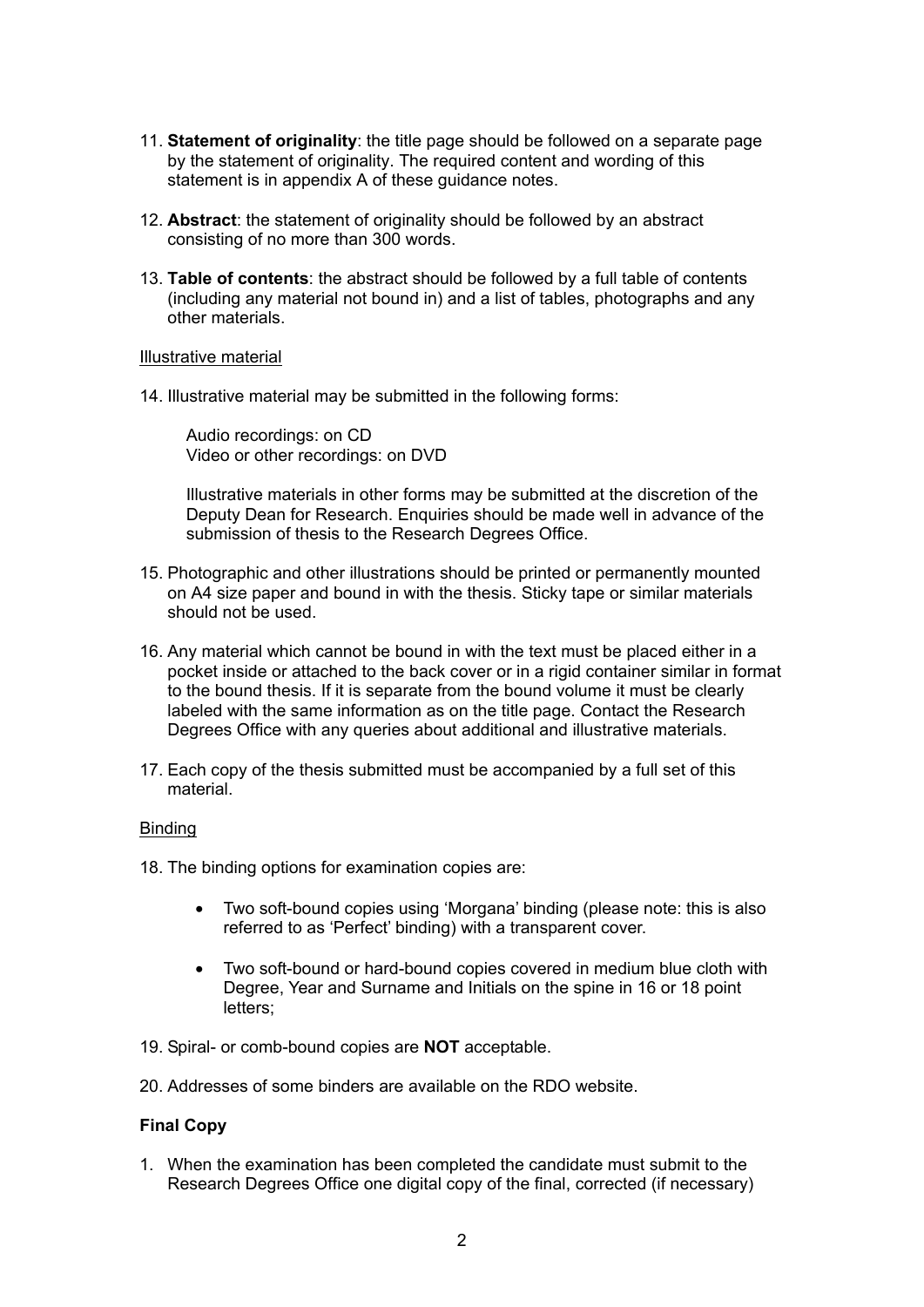thesis. The award cannot be conferred until this final copy has been received. Only a pdf final copy is needed.

- 2. If no amendments were necessary no re-submission is required. The letter sent to the candidate informing them of the result of the examination will make clear what arrangements for submission of the final copy are necessary.
- 3. The final approved digital copy of the thesis will be made available in the QM Library's on-line digital repository. If you do not want your thesis to be publically available, you should ensure that you have ticked the box requesting restricted access on the Examination Entry Form. Alternatively, you should contact the relevant Research Degrees Officer for your School to request restricted access for up to two years.
- 4. If you have received financial or in-kind support for your studies, you should check whether you are required to include reference to this in the acknowledgements. In any case, it is considered good practice to do so.
- 5. The presentation and content requirements outlined above for examination copies apply also to the final digital copy.

All queries should be addressed to:

Research Degrees Office (Examinations) GC213 Graduate Centre Mile End Road London E1 4NS +44 (0)20 7882 7474 researchdegrees@qmul.ac.uk

*Last updated: 20th December 2019*